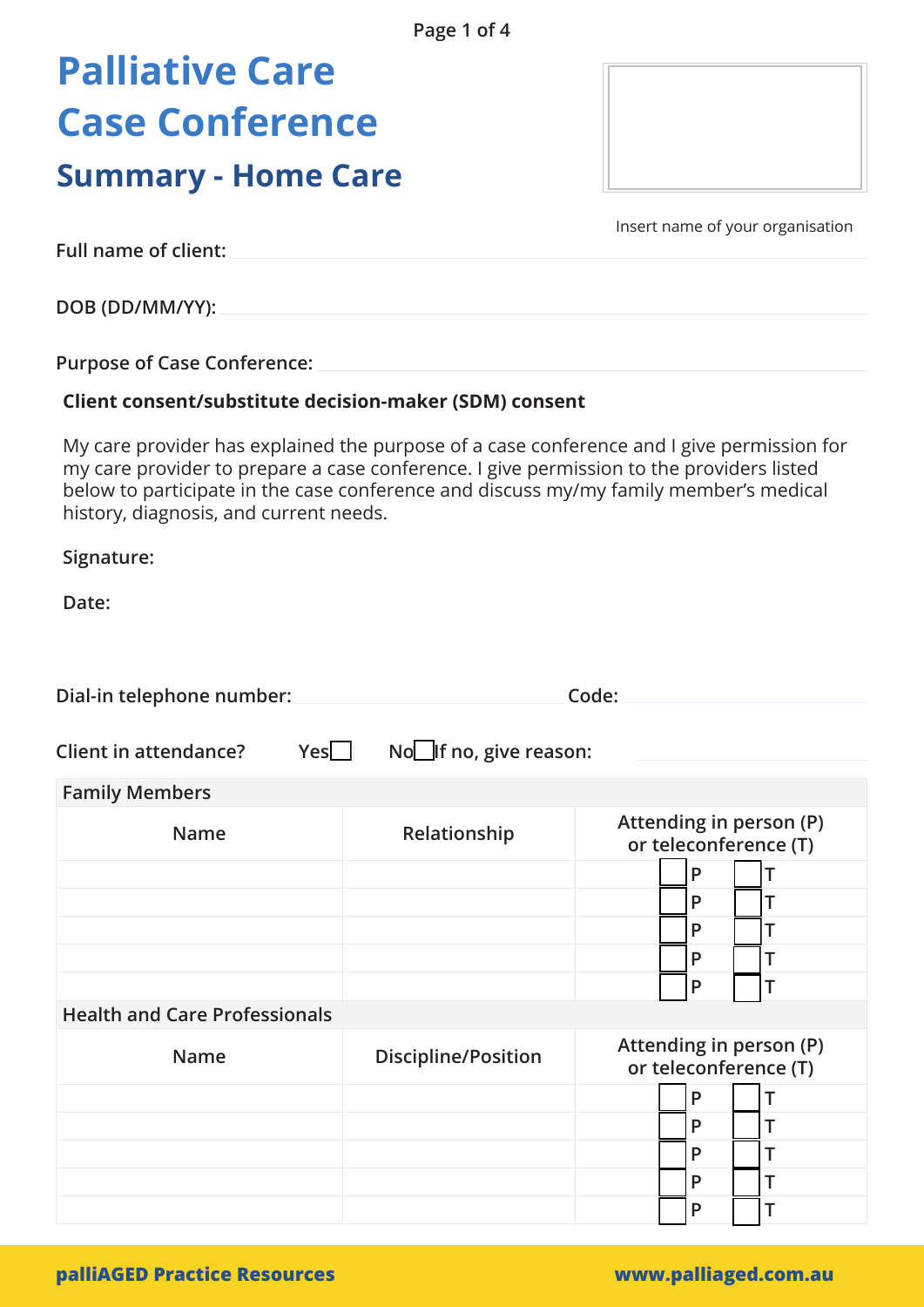**Page 2 of 4**

## **Palliative Care Case Conference**

### **Summary - Home Care (continued)**

**Start time:**

**Need (as appropriate)** 

| <b>Key Issues</b>                                                                                             | <b>Description</b> |
|---------------------------------------------------------------------------------------------------------------|--------------------|
| <b>Advance care plan</b>                                                                                      |                    |
| Does this need to be reviewed?<br>Does the person understand their<br>diagnosis/prognosis?                    |                    |
| <b>Symptoms</b>                                                                                               |                    |
| For example: fatigue, anorexia, pain,<br>nausea, dyspnoea, dysphagia                                          |                    |
| Social/psychological needs                                                                                    |                    |
| For example: isolation, anxiety, depression<br>What supports are being provided?<br>What supports are needed? |                    |
| <b>Assessments/investigations</b>                                                                             |                    |
| Can the client manage ADL's (Activities of<br>Daily Living)?<br>Do they need additional support?              |                    |
| <b>Carer/Family issues or needs</b>                                                                           |                    |
| For example: has a Needs Assessment Tool<br>for Carers (NAT-C) been completed?                                |                    |
| <b>Other</b>                                                                                                  |                    |
|                                                                                                               |                    |
| For example: general issues, housing issues,<br>financial issues                                              |                    |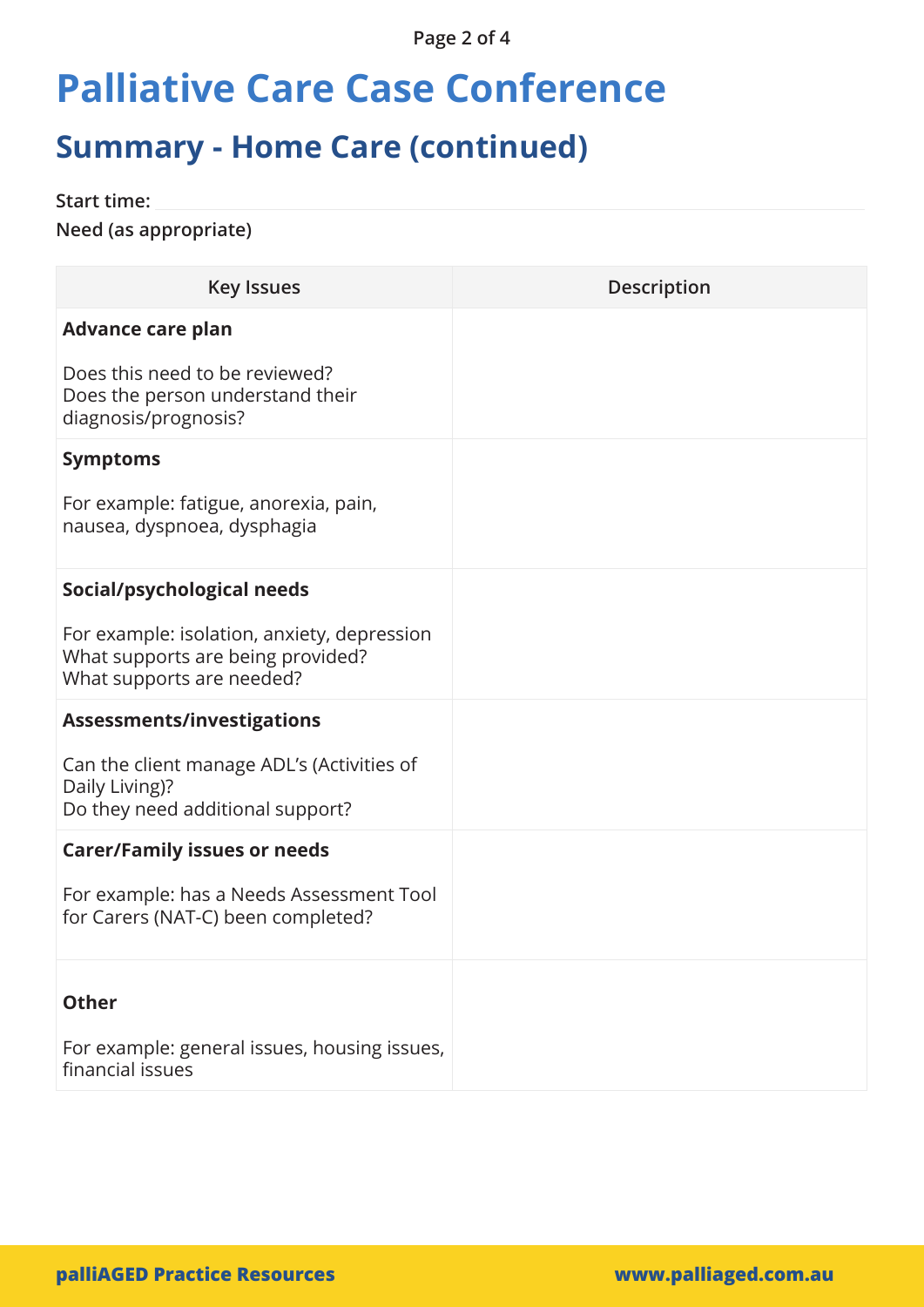### **Page 3 of 4**

## **Palliative Care Case Conference**

## **Summary - Home Care (continued)**

### **Agreed Action Plan**

| Goal | <b>Actions</b> | Key Person(s)<br>Responsible | Description |
|------|----------------|------------------------------|-------------|
|      |                |                              |             |
|      |                |                              |             |
|      |                |                              |             |
|      |                |                              |             |
|      |                |                              |             |
|      |                |                              |             |
|      |                |                              |             |
|      |                |                              |             |